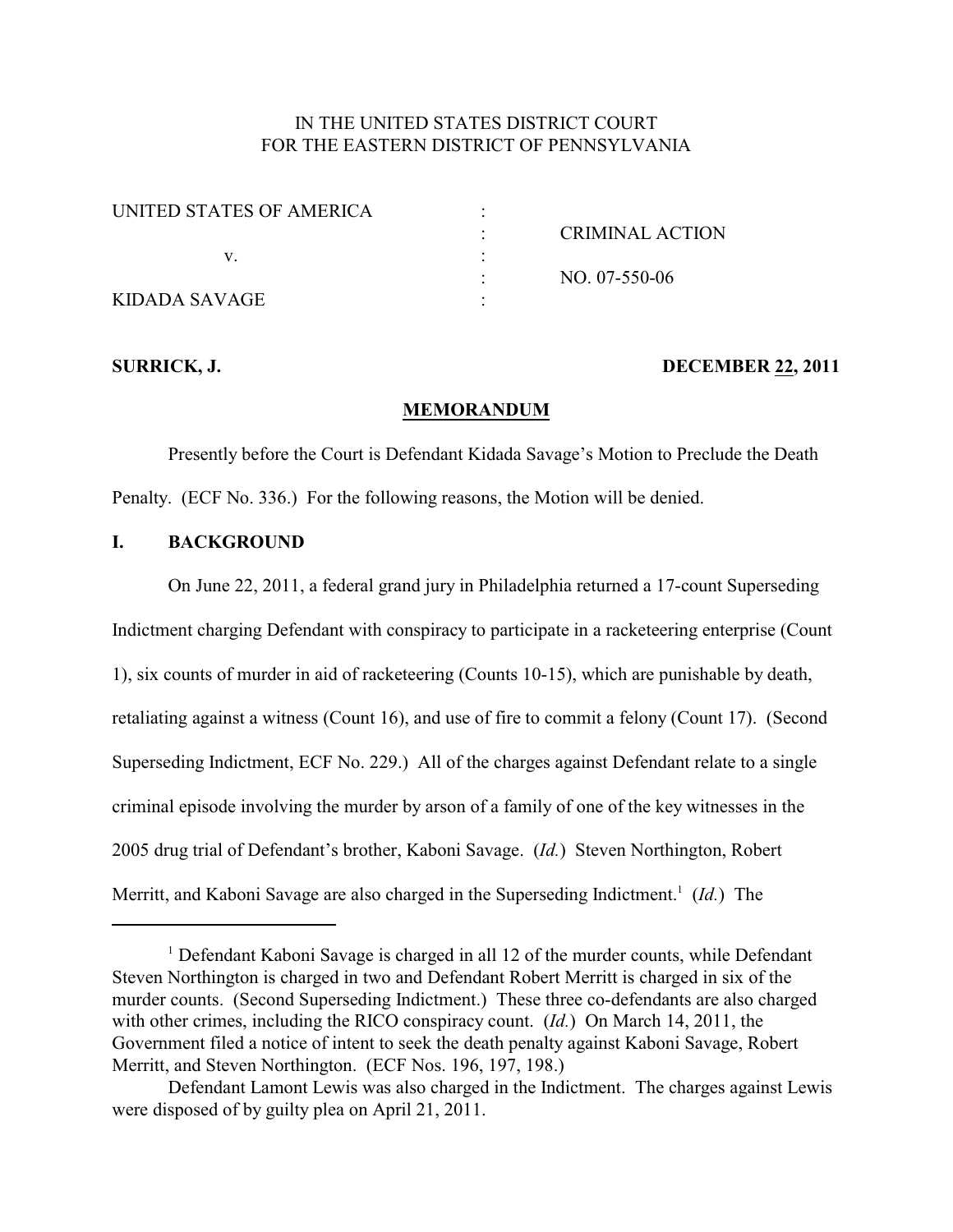Indictment contains a list of "special findings" related to all of the Defendants, making all four eligible for the death penalty. (*Id.*)

Defendant was arrested on June 22, 2011. (Def.'s Mot. 6, ECF No. 336.) On June 27, 2011, an attorney was appointed to represent Defendant. On July 28, 2011, a second attorney "learned in the law applicable to capital cases" was appointed pursuant to 18 U.S.C. § 3005. (ECF No. 268.) On August 5, 2011, an Order was entered directing the U.S. Attorney for the Eastern District of Pennsylvania and counsel for Defendant to meet within 60 days to discuss the U.S. Attorney's request for authorization from the Attorney General to seek the death penalty against Defendant. (ECF No. 272.) The Order also provided that by January 2012, the Government was required to notify the Court and Defendant of its intention to seek the death penalty or to not seek the death penalty. (*Id.*)

The Government and counsel for Defendant met on October 24, 2011. (Gov't's Resp. 2, ECF No. 341.) At that meeting, Counsel presented substantive arguments in support of mitigation, but maintained that they had not had sufficient time to prepare for the meeting. (*Id.*) On November 1, 2011, the Government invited counsel for Defendant to meet with the U.S. Attorney's Office and the Capital Crimes Review Committee ("CCRC") located at the Department of Justice ("DOJ") in Washington D.C. (*Id.*)<sup>2</sup> After resolving scheduling conflicts, the meeting took place on December 5, 2011. (*Id.* at 3.) On December 14, 2011, we granted the Government's unopposed motion to extend the deadline to file its notice of intent. (ECF No.

 $2^{\circ}$  The CCRC is a special committee comprised of DOJ officials appointed by the Attorney General. The CCRC reviews the request for authorization to seek the death penalty from the U.S. Attorney, including all relevant materials and submissions from both the Government and from the defendant, and makes a recommendation to the Attorney General regarding whether to pursue the death penalty in a particular case.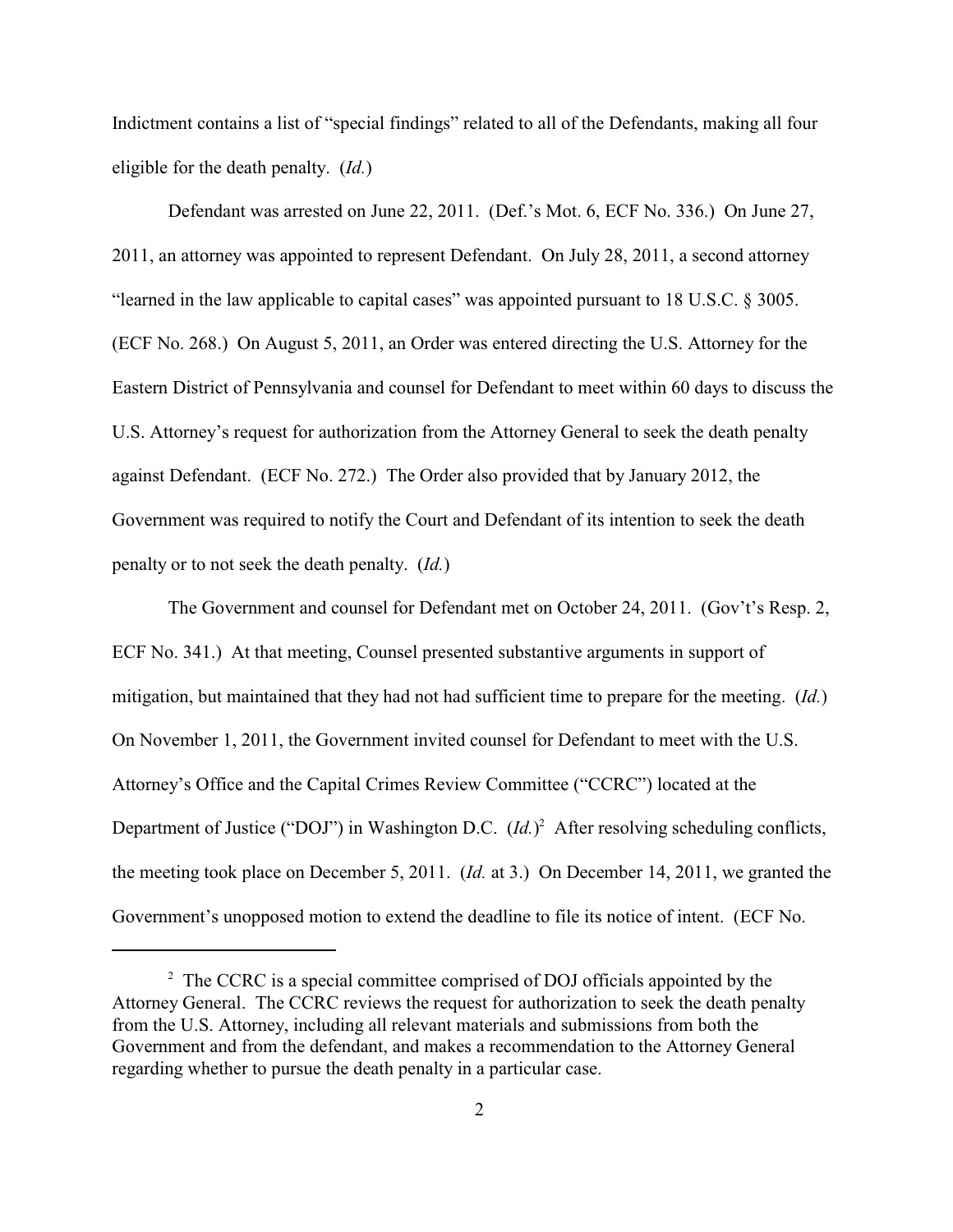343.) The Government has until February 17, 2012 to notify this Court and Defendant of its intention to seek the death penalty or to not seek the death penalty. (*Id.*) At the December 5th meeting, Counsel continued to complain that they lacked sufficient time to present a meaningful mitigation defense. Nevertheless, Counsel made substantive arguments in an attempt to convince the Attorney General not to seek the death penalty. (Gov't's Resp. 3.)

Trial for all Defendants is scheduled to begin on September 10, 2012. (Order, ECF No. 239.)

Defendant filed the instant Motion on November 18, 2011. Defendant filed a supplement to the Motion on November 29, 2011. (ECF No. 338.) The purpose of the supplement was to update the declaration of Kevin McNally, Director of the Federal Death Penalty Resource Counsel Project, which was filed as an exhibit to the Motion. (*Id.*) Mr. McNally's declaration states that based on his research, the average time between indictment and the defense presentation to the CCRC in federal capital cases is 12.2 months. (*Id.* at Ex. A.) The Government filed a response to Defendant's Motion on December 8, 2011. (Gov't's Resp.) Defendant filed a reply to the Government's response on December 15, 2011. (ECF No. 344.)

#### **II. DISCUSSION**

Defendant advances two arguments in support of her Motion. Defendant argues that Counsel did not have sufficient time to prepare their mitigation presentation to the U.S. Attorney's Office on October 14th, and to the CCRC on December 5th. Defendant also contends that with the trial currently scheduled to take place in September 2012, Counsel will not have adequate time to prepare for the presentation of mitigation evidence at trial. The Government responds that Defendant has no constitutional or substantive rights to present evidence in support of mitigation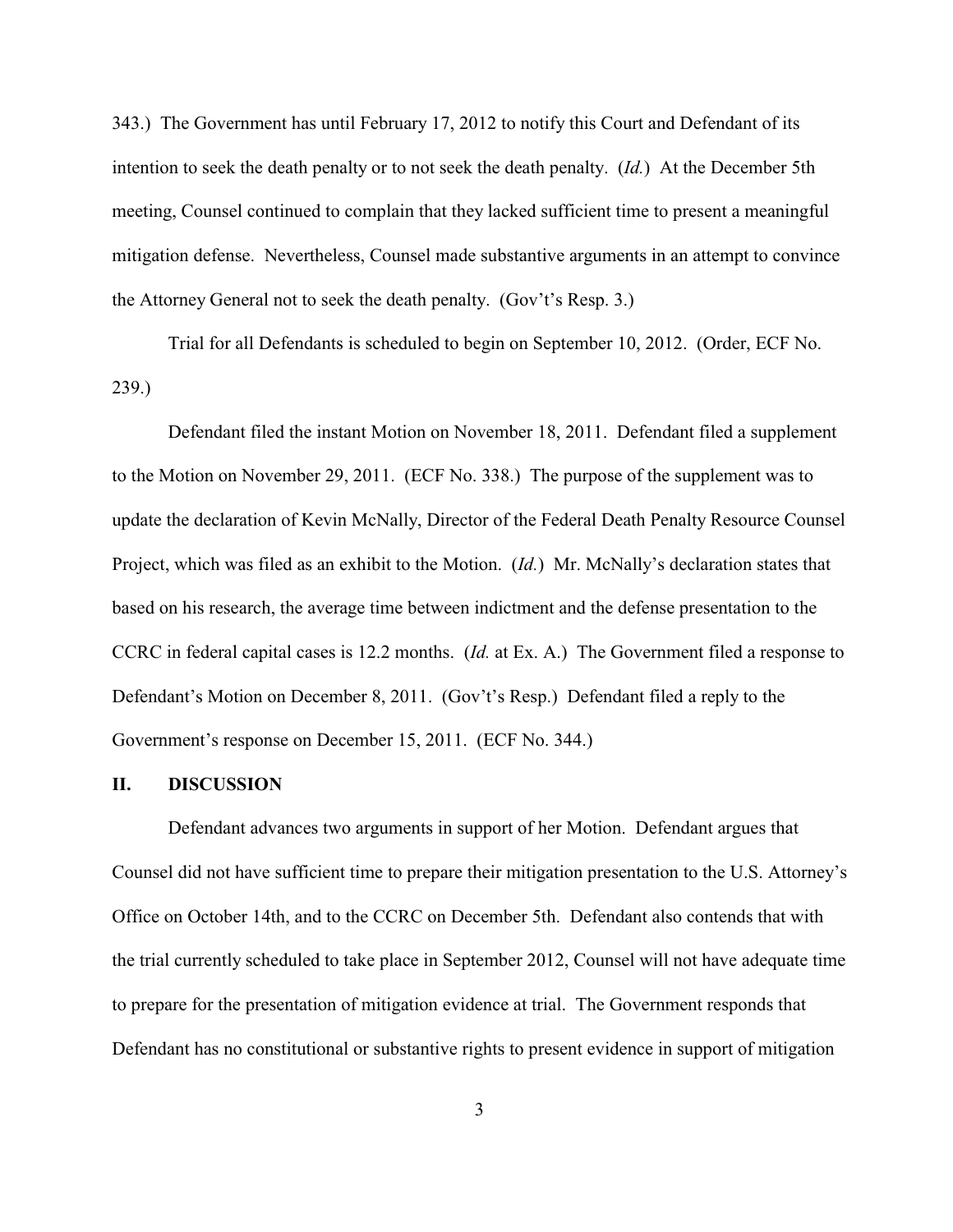to the U.S. Attorney's Office or to the DOJ. The Government also argues that based on the schedule currently set and the facts surrounding Defendant's charges, her counsel will have more than enough time to prepare for the penalty phase of trial.

As a threshold matter, the Government has not yet filed a notice of intent pursuant to 18 U.S.C. § 3593.<sup>3</sup> Therefore, Defendant's challenge to the imposition of the death penalty is premature at this time. *See Wyatt v. Gov't of the V.I.*, 385 F.3d 801, 806 (3d Cir. 2004) ("A dispute is not ripe for judicial determination if it rests upon contingent future events that may not occur as anticipated, or indeed may not occur at all."). Assuming, *arguendo*, that Defendant's argument was ripe for review, for a number of reasons, it must be rejected.

Defendant is essentially requesting that we interfere with the discretionary authority granted to the Government in making the decision as to whether to seek the death penalty. The Federal Death Penalty Act, 18 U.S.C. § 3591, *et seq.*, explicitly vests discretion with the

 $3$  Section 3593 provides:

<sup>(</sup>a) Notice by the government.--If, in a case involving an offense described in section 3591, the attorney for the government believes that the circumstances of the offense are such that a sentence of death is justified under this chapter, the attorney shall, a reasonable time before the trial or before acceptance by the court of a plea of guilty, sign and file with the court, and serve on the defendant, a notice--

<sup>(1)</sup> stating that the government believes that the circumstances of the offense are such that, if the defendant is convicted, a sentence of death is justified under this chapter and that the government will seek the sentence of death; and

<sup>(2)</sup> setting forth the aggravating factor or factors that the government, if the defendant is convicted, proposes to prove as justifying a sentence of death.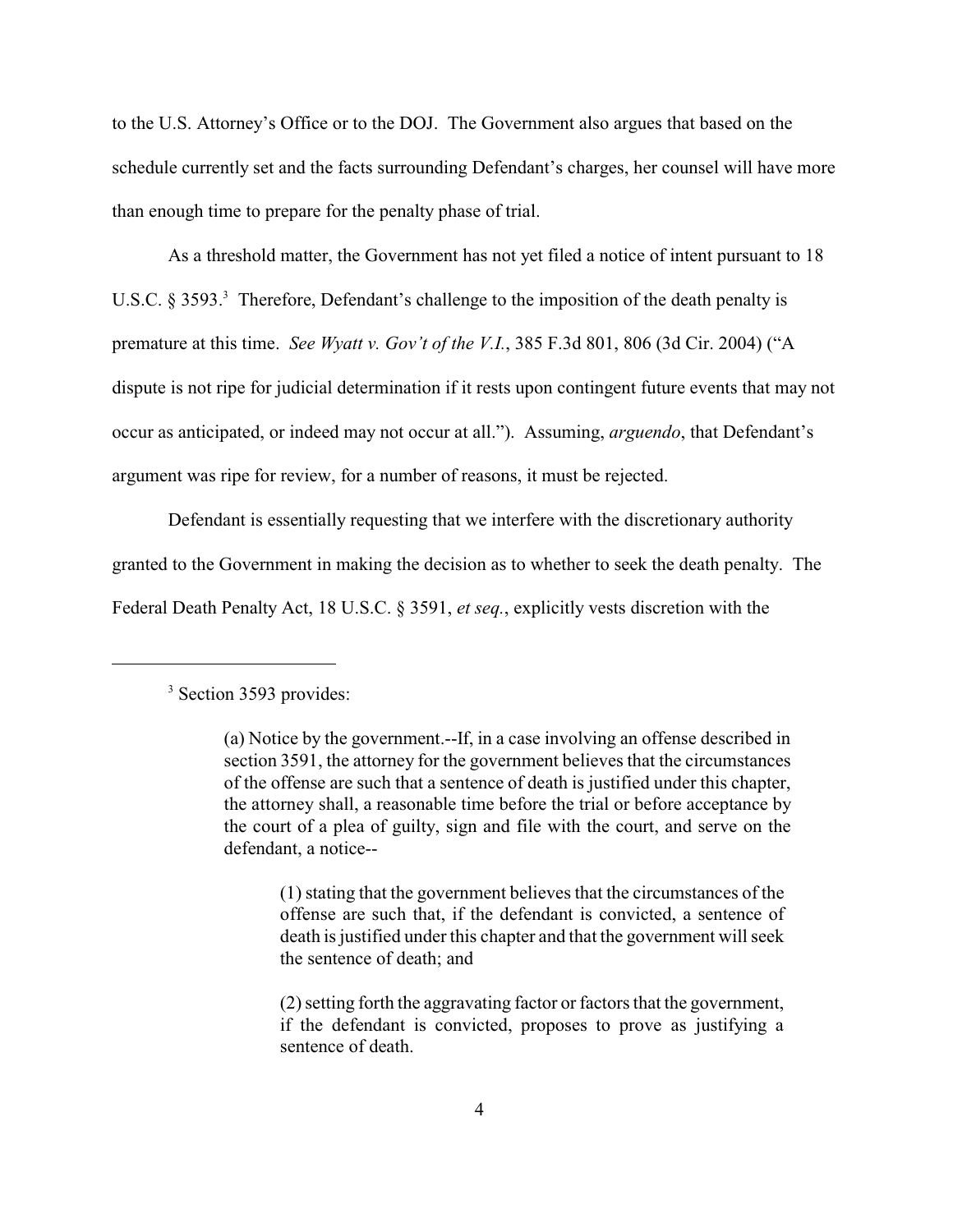government. The Act states that if "the attorney for the government believes that the circumstances of the offense are such that a sentence of death is justified under this chapter, the attorney shall . . . file . . . a notice [of intent]." 18 U.S.C. § 3593(a); *see also McCleskey v. Kemp*, 481 U.S. 279, 296-97 (1987) (discussing a prosecutor's wide discretion in deciding whether to seek the death penalty); *United States v. Robinson*, 45 F.3d 1423, 1438 (10th Cir. 1995) ("[C]oncerns relating to the doctrine of separation of powers counsel hesitancy before secondguessing prosecutorial choices."); *United States v. Shakir*, 113 F. Supp. 2d 1182, 1191 (M.D. Tenn. 2000) (noting that "the Court has no authority to interfere with internal DOJ policy governing the prosecutorial decision of whether to seek the death penalty.").

The Government's discretion is not unfettered, and is subject to constitutional constraints. *McCleskey*, 481 U.S. at 297. However, a determination that the Government's discretion has been abused can only be made upon a showing of "exceptionally clear proof." *Id.* Defendant has made no showing that the Government has abused its discretion here. The Government is simply trying to comply with the Court's deadline for the filing of its notice of intent.

Defendant's argument that precluding the death penalty is justified in light of Counsel's belief that inadequate time was given to prepare for their presentation to the U.S. Attorney's Office and to the DOJ is meritless. Defendant argues that the process by which the DOJ certifies a case for the death penalty "is a critical stage at which Ms. Savage's Sixth Amendment rights [] attach and should, at a minimum, receive adequate consideration." (Def.'s Mot. 2.) Defendant is referring to what is commonly known as the "death penalty protocol." The death penalty protocol, found in the U.S. Attorney's Manual ("USAM"), mandates the procedures to be followed by the DOJ in all federal cases where a defendant is charged with an offense subject to the death penalty.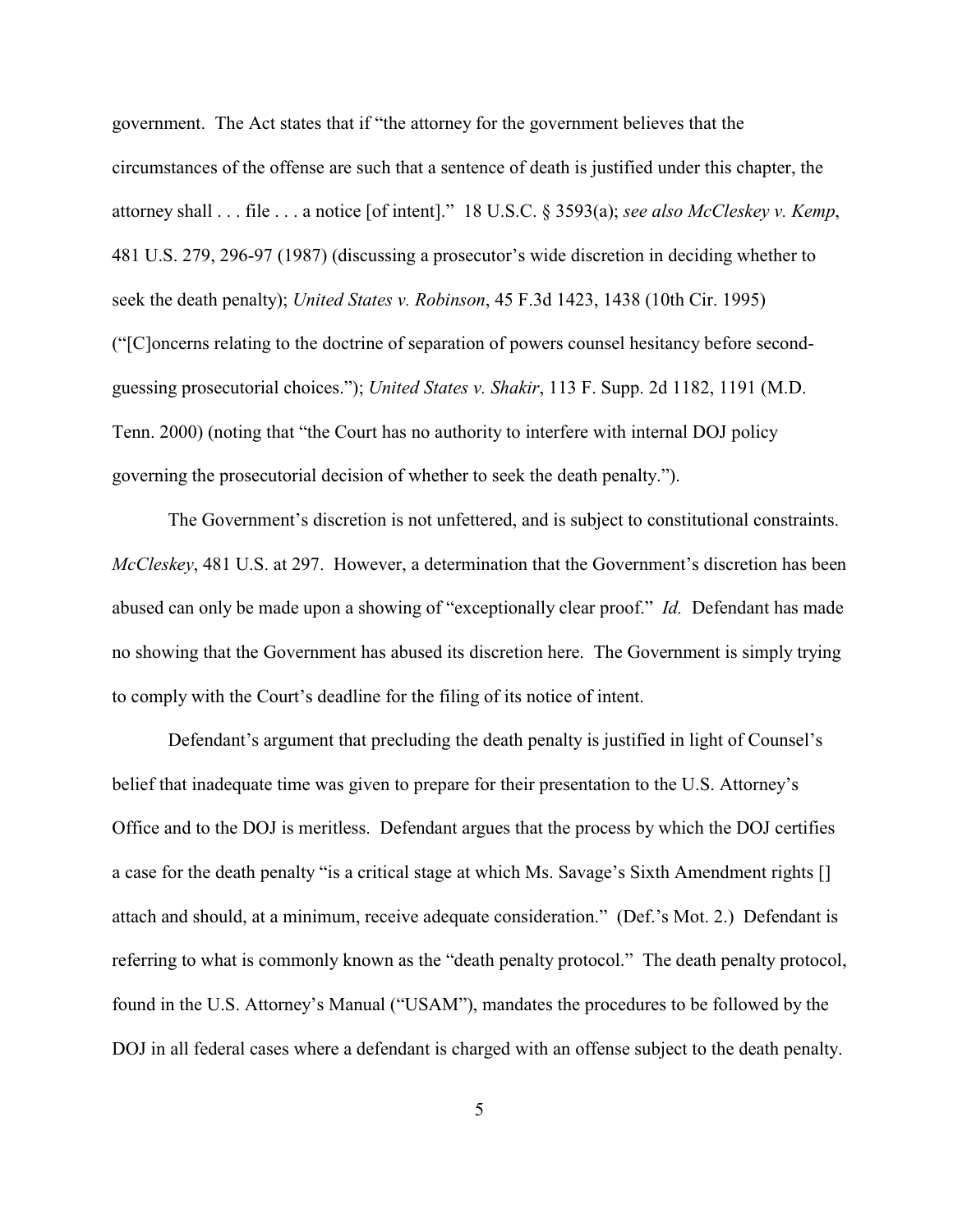Dept. of Justice, USAM  $\S 9.10.010$  (July, 2011).<sup>4</sup> The death penalty protocol establishes a process whereby death-eligible cases are reviewed by the local U.S. Attorney's office, the CCRC, and the Attorney General, before the Attorney General decides whether the death penalty will be sought. *Id.* at §§ 9.10.080, 9.10.120. If the local U.S. Attorney's Office is considering whether to request approval from the DOJ to seek the death penalty, it must first "give counsel for the defendant a reasonable opportunity to present any facts, including any mitigating factors, for the consideration of the Untied States Attorney." *Id.* at § 9.10.080. Defense counsel also has an opportunity to present evidence and argument in mitigation during the CCRC's review of the case. *Id.* at § 9.10.120. Finally, the CCRC makes a recommendation to the Attorney General, and the Attorney General ultimately decides whether to seek the death penalty against a particular defendant. *Id.*

As Defendant concedes, the death penalty protocol does not create enforceable rights. (Def.'s Mot. 2). In fact, the USAM states that it "provides only internal Department of Justice guidance" and "is not intended to, does not, and may not be relied upon to create any rights, substantive or procedural, enforceable at law by any party in any matter civil or criminal." Dept. of Justice, USAM § 1.1000 (May, 2009). A majority of courts, including the Third Circuit, has confirmed that the guidelines contained in the USAM do not create substantive or procedural rights for a defendant. *United States v. Wilson*, 413 F.3d 382, 389 (3d Cir. 2005) ("Department of Justice guidelines and policies do not create enforceable rights for criminal defendants"); *United States v. Gomez*, 237 F.3d 382, 389 (3d Cir. 2000) (stating that any argument that the USAM

 $4$  A copy of the USAM is available at

[http://www.justice.gov/usao/eousa/foia\\_reading\\_room/usam/.](http://www.justice.gov/usao/eousa/foia_reading_room/usam/.)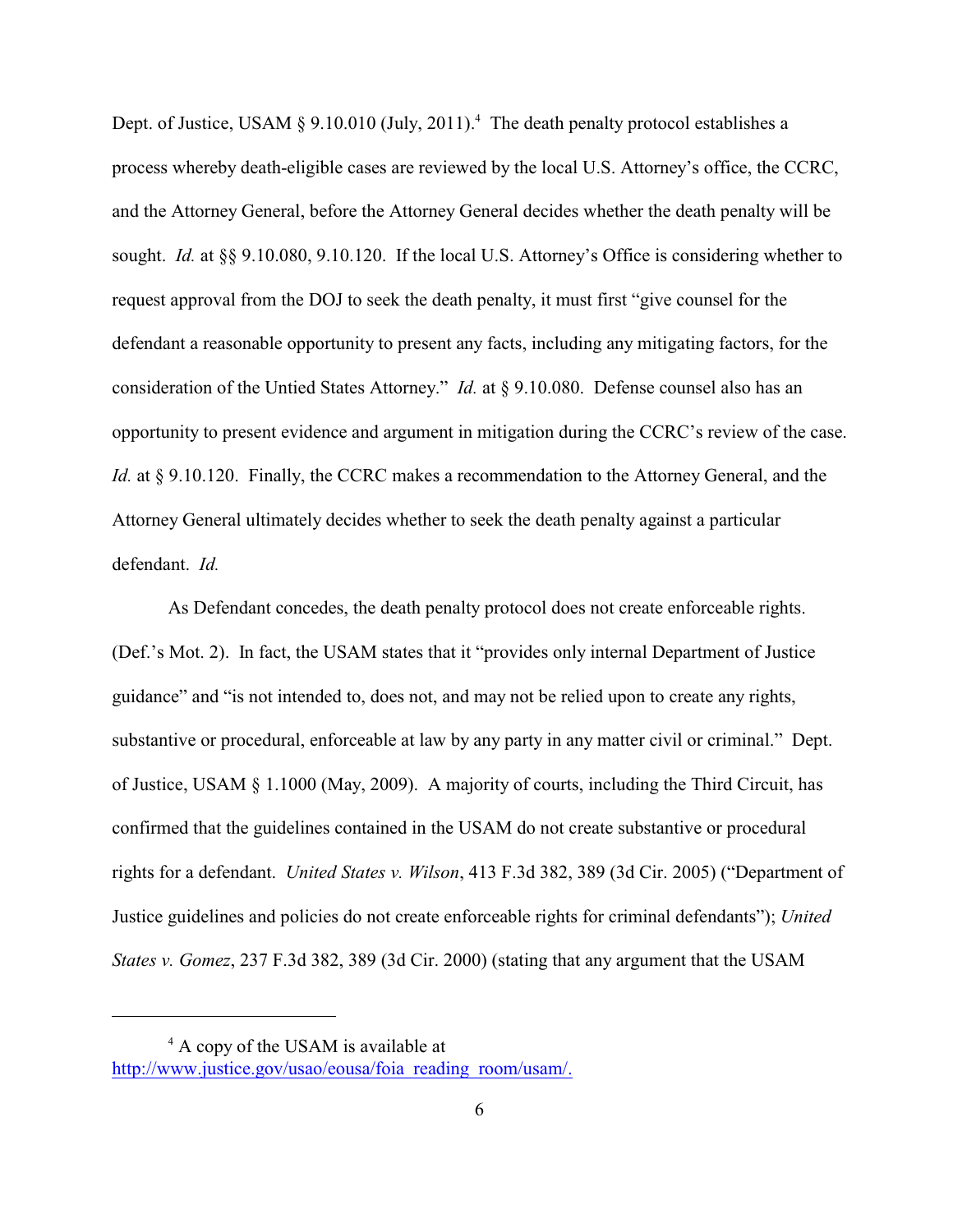creates rights "would be against the weight of judicial authority"); *United States v. Lee*, 274 F.3d 485, 493 (8th Cir. 2001) (holding that the death penalty protocol is unenforceable and that any violation of it did not entitle defendant to a new penalty hearing); *United States v. Williams*, 181 F. Supp. 2d 267, 299 (S.D.N.Y. 2001) ("The vast majority of courts to consider this question have held that the Protocol does not create any such legally enforceable rights."); *see United States v. Furrow*, 100 F. Supp. 2d 1170, 1176 (C.D. Cal. 2000) (death penalty certification process is not a "critical stage in criminal proceedings for Sixth Amendment purposes"). Accordingly, we are compelled to reject Defendant's argument that the time afforded to Counsel in preparation for meetings with the U.S. Attorney and the DOJ justifies an order from this Court directing that the Attorney General not seek the death penalty. *See United States v. Rios Rico*, No. 05-272, 2006 U.S. Dist. LEXIS 67951, at \*3-4 (D. Ariz. Sept. 20, 2006) (denying motion to strike notice of intent to seek death penalty despite defense counsel's lack of participation in the certification process); *Shakir*, 113 F. Supp. 2d 1182, 1191 (rejecting defendant's preemptive attempt to bar the DOJ from seeking the death penalty because of alleged violations of the death penalty protocol by the DOJ).

Even if the death penalty protocol did grant Defendant certain rights with respect to the certification process, Defendant has pointed to nothing that suggests that the Government has failed to comply with the protocol or has violated her rights in any way. Counsel were appointed to represent Defendant in June and July. The meeting with the U.S. Attorney took place at the end of October. The meeting with the Justice Department took place in December. Counsel had many months to get to know this client and to investigate and prepare for their meeting with the Government. The Government provided an opportunity for Counsel to present evidence and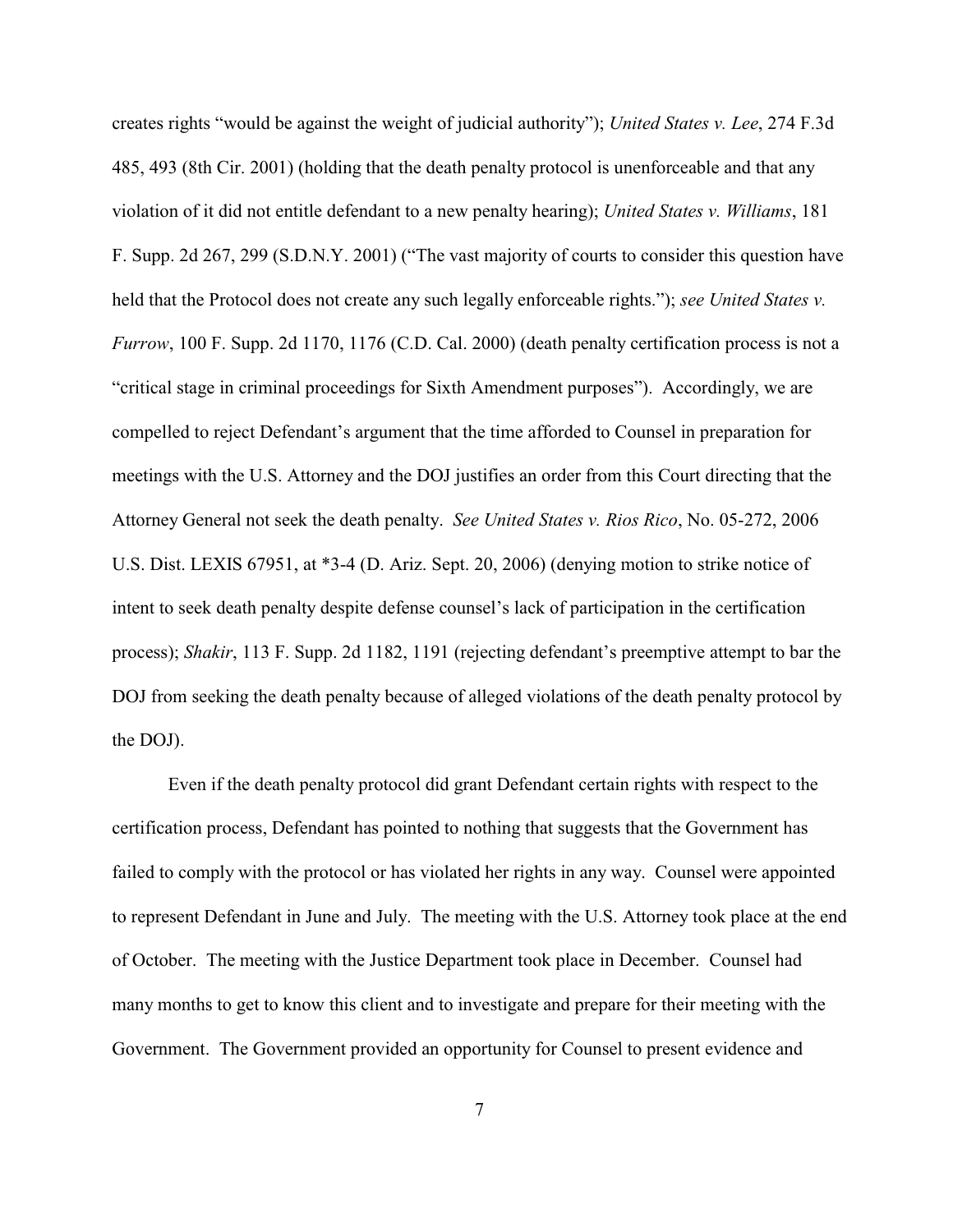argument to the U.S. Attorney. In addition, the Government accommodated Counsel's scheduling conflicts so that Counsel could meet with the DOJ. Again Counsel were provided a platform to present evidence and arguments in support of mitigation. Counsel presented substantive arguments at both of these meetings. Furthermore, the Government advises that it will accept additional evidence in support of mitigation. (Gov't's Resp. 4 (stating that "defense counsel is always permitted to submit to the government subsequent evidence and arguments concerning the decision to seek the death penalty").) Defendant's rights are not being violated here.

In support of her argument that more time is needed for Counsel to investigate mitigating factors, Defendant relies on a statistic which is purportedly an average of the time between the filing of the notice of intent and the meeting with the DOJ. According to the declaration attached to Defendant's reply, the average time is 12.2 months, based on 218 defendants authorized for the death penalty. We agree with the Government that this statistic provides little support for Defendant's constitutional claim that she is entitled to more time for a mitigation investigation. Such statistics derived from cases where the facts and investigatory needs of counsel are not known are of little value.

Defendant's argument that her counsel will not have adequate time to investigate and prepare a mitigation strategy in time for the penalty phase of her trial is without merit. Counsel contend that they will not have enough time to perform such tasks as developing a relationship with Defendant, collecting background records, identifying and interviewing witnesses and experts, and engaging in psychological testing.

The Court is cognizant of Counsel's "obligation to conduct a thorough investigation for mitigating evidence" to be used at the penalty phase of Defendant's case. *Taylor v. Horn*, 504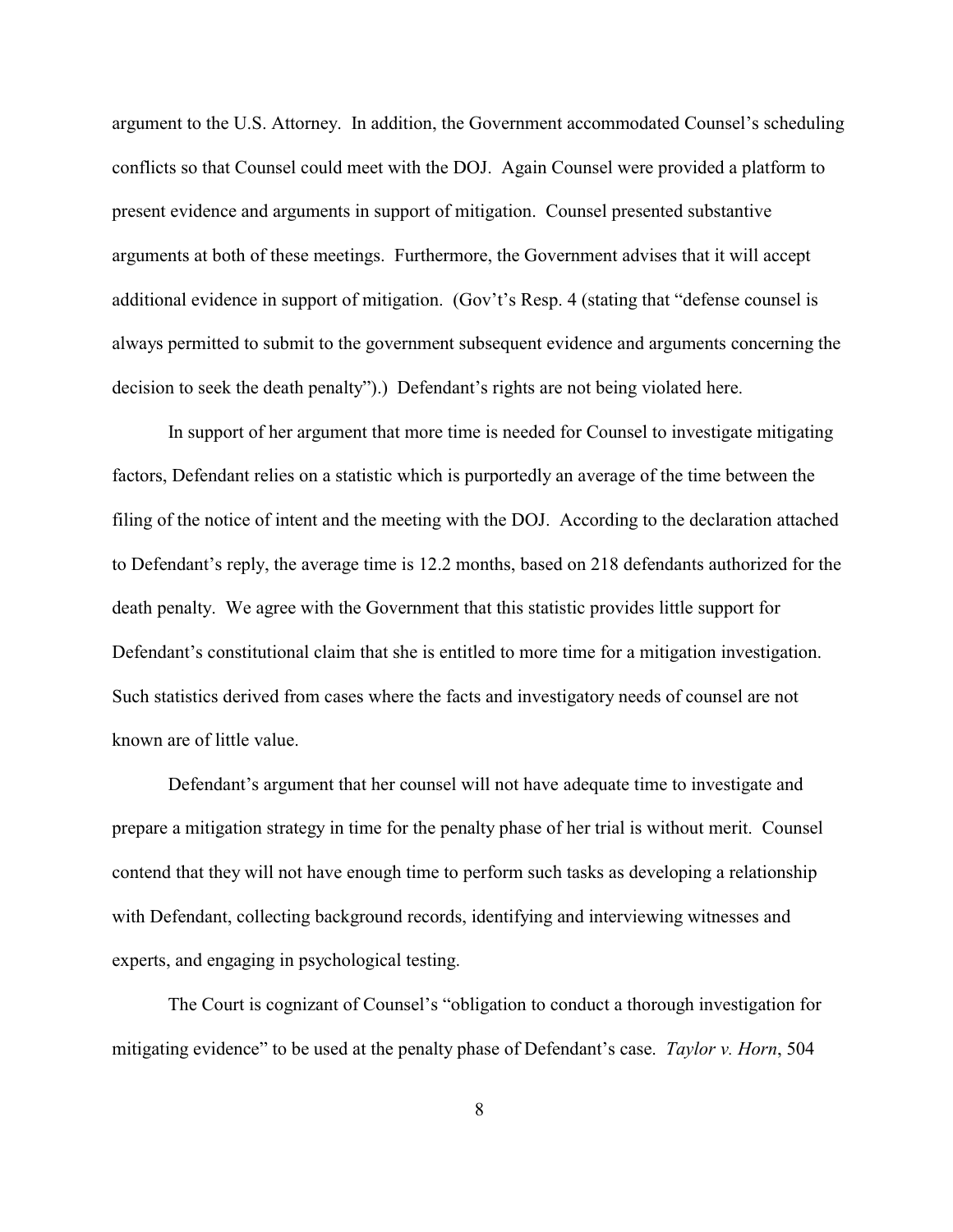F.3d 416, 453 (3d Cir. 2007). Reasonableness is the benchmark by which Counsel's performance is measured in investigating and preparing for mitigation. *Strickland v. Washington*, 466 U.S. 668, 688-92 (1984). Defendant relies heavily on the American Bar Association Guidelines for the Appointment and Performance of Counsel in Capital Cases (the "ABA Guidelines"). The ABA Guidelines are meant to serve as models for what is reasonable; strict adherence is not required by the law. *Hummel v. Rosemeyer*, 564 F.3d 290, 302 (3d Cir. 2009) ("The [ABA] Standards are guides, but only guides, to what is reasonable."); *Showers v. Beard*, 635 F.3d 625, 633 (3d Cir. 2011) (stating that the ABA Guidelines for Appointment and Performance of Counsel in Death Penalty Cases are "informative," although not "dispositive" for determining whether counsel was ineffective). Investigations into mitigation necessarily have limitations. The law "does not require that counsel investigate every conceivable line of mitigating evidence no matter how unlikely the effort would be to assist the defendant at sentencing." *Wiggins v. Smith*, 539 U.S. 510, 533 (2003).

 Counsel have already had almost six months to develop a relationship with Defendant, and to identify and interview key mitigation witnesses. Moreover, the Government advises that most of the background records that Counsel claim they need time to gather have either already been provided or do not exist. Trial is over eight months away. While not discounting the complexity of this case and the significant volume of discovery, we agree with the Government that Defendant's charges relate to a single episode. Discovery was provided shortly after Defendant's arrest. Counsel will have adequate time to continue their efforts in investigating mitigating factors in preparation for the penalty phase. *See, e.g.*, *United States v. Wilk*, 452 F.3d 1208, 1225 (11th Cir. 2006) (finding that the notice of intent to seek the death penalty, which was filed six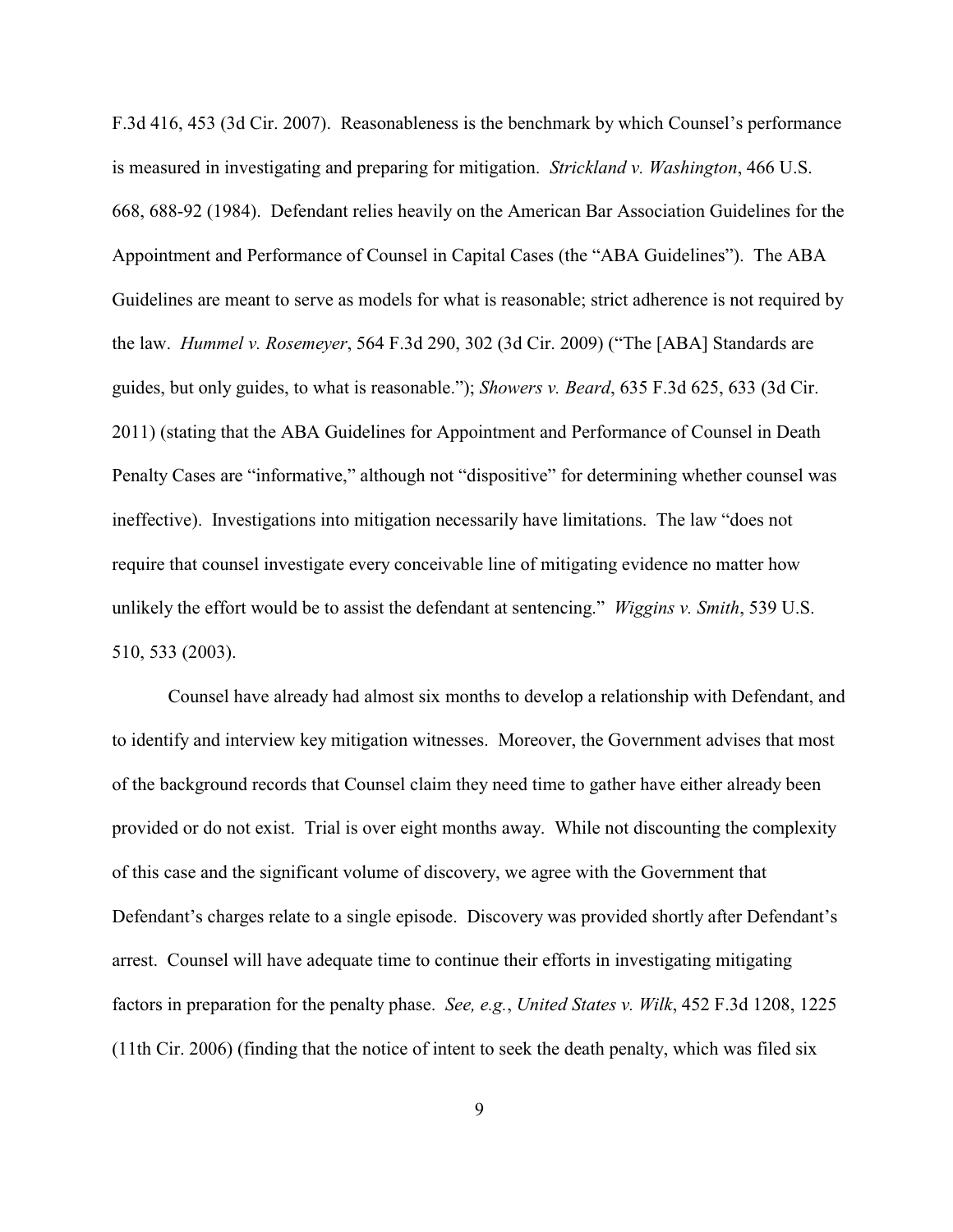months before the trial, was reasonable notice under 18 U.S.C. § 3593); *United States v. Ponder*, 347 F. Supp. 2d 256, 270 (E.D. Va. 2004) (notice of intent to seek the death penalty filed within four months before trial date held to be reasonable notice).

Finally, notwithstanding Counsel's protests that Defendant was afforded inadequate time to investigate and prepare, the requested remedy—to preclude the death penalty altogether—is not justified and finds no support in the law. Defendant has not pointed to any case where a court has imposed such a drastic sanction, either preemptively, or as a result of defense counsel's lack of time to investigate and develop a mitigation strategy. The Court has the utmost confidence in Defendant's highly competent defense counsel. We are satisfied that the current schedule in place will provide more than adequate time for Counsel to protect Defendant's constitutional rights.

## **IV. CONCLUSION**

For the foregoing reasons, Defendants' Motion to Preclude the Death Penalty is denied. An appropriate Order follows.

## **BY THE COURT:**

**/s/** *R. Barclay Surrick* **U.S. District Judge**